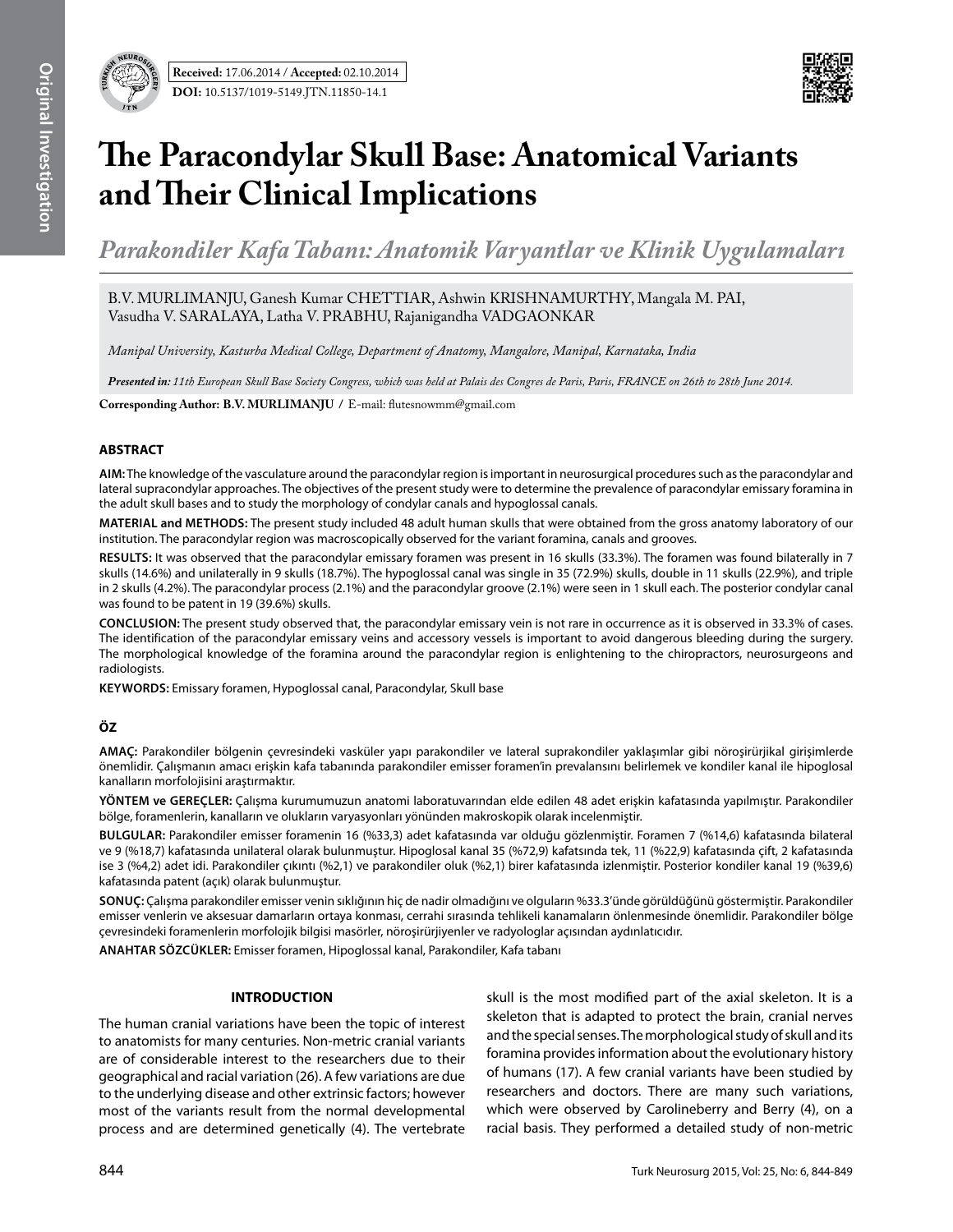variants of the skull, which included the double hypoglossal canal (4). Tuli et al. (23) described that the human skull may have anatomical variations like small foramina, canals and grooves that require reporting in the literature. In their study, the bony tunnels were observed just adjacent to the occipital condyles and they were named paracondylar canals (23). These paracondylar variants had not been previously reported in the medical literature. Tuli et al. (23) reported that the paracondylar canals can be a peculiar cranial morphology which is confined to the Indian people. The paracondylar canals may be normal and they are due to developmental variation. They may serve as a valuable anthropological marker (23). The paracondylar foramen was reported for the first time by Manjunath (12). This variant foramen belonged to the occipital bone in 3.4% of his specimens. Manjunath (12) reported that the paracondylar foramen was situated between the jugular fossa and the occipital condyle. He opined that the paracondylar foramen may transmit the posterior condylar emissary vein. This variation may be due to the absence of the condylar canal or its anomalous course into the foramen jugulare.

The morphological knowledge of the paracondylar region is enlightening to the neurosurgeon. It may help in minimizing dangerous bleeding during the paracondylar approach

and supracondylar approach neurosurgeries. The lateral approaches have been preferred during operations on lesions of the vertebral artery and tumors that are present anterior to the medulla oblongata region. In the neurosurgical literature, the lateral approach is the term that is used to describe the transcondylar, far lateral and extreme lateral approaches (14). Due to all this clinical interest and the interesting report from the Indian population (23), the present study was conducted to study the paracondylar region in South Indian samples. The goals of the present investigation were to determine the prevalence of paracondylar emissary foramina in the adult skull bases and to study the morphology of paracondylar canals, posterior condylar canals and hypoglossal canals.

#### **MATERIAL and METHODS**

In the present study, 48 dry skull specimens of South Indian origin were analyzed. The skulls were obtained from the neuroanatomy laboratory of our institution. The exact age and gender of the specimens were not determined. The skulls that showed pathological changes at the cranial base were excluded from the present study. We were able to examine 96 paracondylar regions (48 right sides and 48 left sides) macroscopically for the number and location of the variant foramina around the foramen magnum region. The skull



**Figure 1:** Pictures of the skull bases showing **A)** bilateral paracondylar foramen (14.6%); **B)** unilateral paracondylar foramen (18.7%); **C)** double paracondylar foramen (2.1%); **D)** triple paracondylar foramen (2.1%).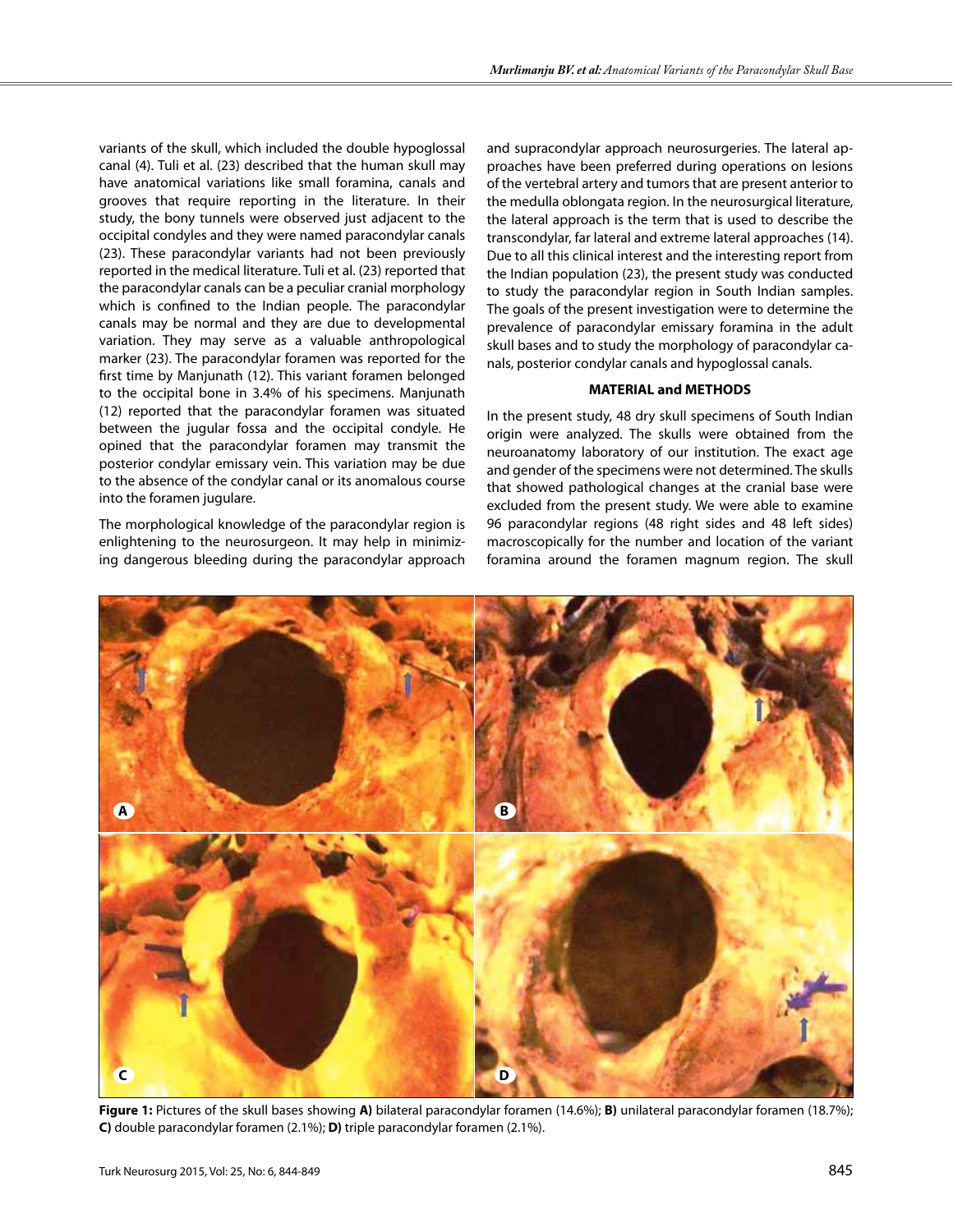base around the foramen magnum region was evaluated macroscopically by using a magnifying lens to observe the variant foramina. The foramina were confirmed by probing a 24 gauge needle through each of them. The double and triple hypoglossal canals and the presence of any bony septum in the hypoglossal canal were also observed macroscopically.

#### **RESULTS**

We observed in the present study that the paracondylar emissary foramen was present in 16 skulls (33.3%) of our specimens. The foramen was found bilaterally (Figure 1A) in 7 skulls (14.6%) and unilaterally (Figure 1B) in 9 skulls (18.7%). One skull each,had double (Figure 1C) (2.1%) and triple (Figure 1D) paracondylar foramina (2.1%). The morphological distribution of the frequency of the paracondylar foramen is presented in Figure 2.

The hypoglossal canal was observed to be single in 35 (72.9%) skulls, double (Figure 3A) in 11 skulls (22.9%) and triple (Figure 3B) in 2 skulls (4.2%). The morphological distribution of hypoglossal canals in the present study is presented in Table I. The prevalence of a double hypoglossal canal in the present study is compared geographically with the data available from the literature (Table II). The paracondylar process (2.1%) and paracondylar groove (Figure 4A) (2.1%) were seen in 1 skull each. The posterior condylar canal (Figure 4B) was found to be patent in 19 (39.6%) skulls. Among them, 12 (25%) were observed on the left side, 3 (6.3%) on the right side and 4 (8.3%) were found bilaterally.

#### **DISCUSSION**

The craniovertebral junction has been studied in depth in recent years, thanks to advanced imaging technologies such as magnetic resonance and computed tomography. These advanced diagnostic procedures have led to increased information and interest in craniovertebral junction surgery. The surgical procedures for the lesions of the craniovertebral junction are performed by the lateral approach (16). The craniovertebral junction is a complex region of the axial skeleton and lies between the skull base and the upper cervical vertebrae. It is accepted that knowledge of the anatomy, embryology and biomechanics of the craniovertebral junction is important in understanding the pathophysiology of this region (15) and performing surgical procedures (6). The hypoglossal canal or anterior condylar canal is located just anterior to the occipital condyles of the skull base. The structures passing through the hypoglossal canal include the hypoglossal nerve  $(12<sup>th</sup>$  cranial nerve), a branch of the ascending pharyngeal artery that supplies the dura mater, and an emissary vein connecting the veins over the clivus with the superior bulb of internal jugular vein. It is not uncommon to observe the hypoglossal canal having a septum, either completely or incompletely with a



**Figure 2:** Morphological distribution of the frequency of paracondylar foramen in the present study ( $n = 96$ ).



**Figure 3:** Pictures of the skull bases of the present study showing **A)** double hypoglossal canal (22.9%); **B)** triple hypoglossal canal (4.2%).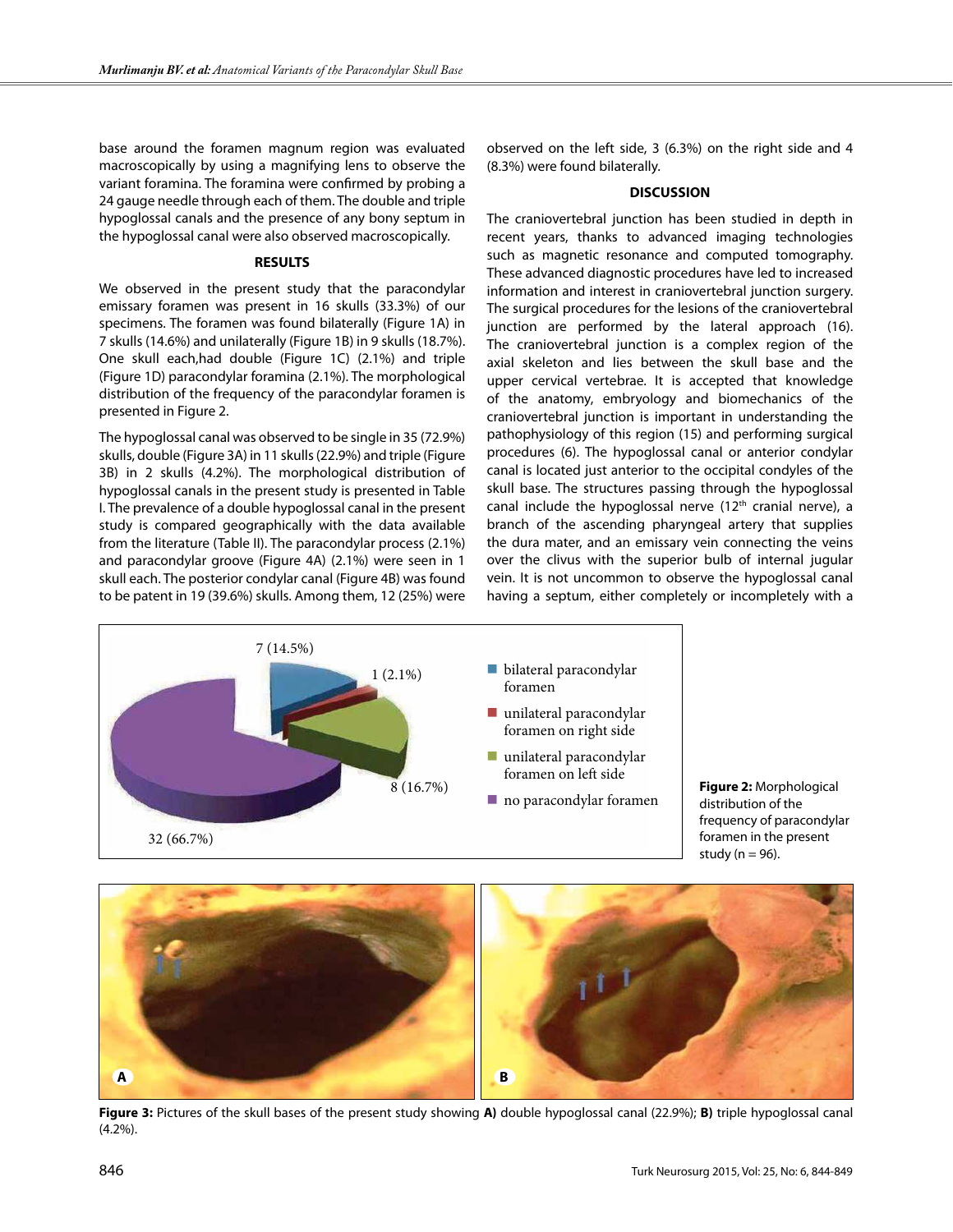

**Figure 4:** Pictures of the skull bases of the present study showing **A)** paracondylar groove (2.1%); **B)** patent posterior condylar canal (39.6%).

| <b>Hypoglossal canal morphology</b> | <b>Frequency</b> | <b>Bilateral</b> | Unilateral (right side) <sup> </sup> | Unilateral (left side) |
|-------------------------------------|------------------|------------------|--------------------------------------|------------------------|
| Single hypoglossal canal            | 81 (84.4%)       | 35 (72.9%)       | 8 (16.7%)                            | $3(6.2\%)$             |
| Bipartitioned hypoglossal canal     | 13 (13.5%)       | $2(4.2\%)$       | $2(4.2\%)$                           | 7(14.6%)               |
| Tripartitioned hypoglossal canal    | $2(2.1\%)$       | nil              | $1(2.1\%)$                           | $1(2.1\%)$             |

**Table II:** Comparison of the Prevalence of Double Hypoglossal Canal as per Berry (2)

| <b>Population</b>            | <b>Prevalence of double</b><br>hypoglossal canal |
|------------------------------|--------------------------------------------------|
| Nigerian                     | 11.60%                                           |
| Palestine                    | 8.30%                                            |
| <b>Burman</b>                | 9.80%                                            |
| Egyptian                     | 16.60%                                           |
| North American               | 24%                                              |
| South American               | 27.40%                                           |
| North Indian                 | 17.90%                                           |
| South Indian (present study) | 22.90%                                           |

tiny bony spicule. The condylar fossa is located posterior to the occipital condyles and it provides space for the superior articular facet of the first cervical vertebra (21). The condylar fossa may exhibit a foramen, which is named the posterior condylar foramen. The posterior condylar foramen may be patent and transmit the emissary posterior condylar vein. The emissary posterior condylar vein is a bridging vein between the sigmoid venous sinus and the sub occipital venous plexus (21). The posterior condylar vein opens either into the bulb of internal jugular vein or to the emissary vein which is present in the hypoglossal canal anteriorly and the vertebral venous plexus which is found in the condylar fossa posteriorly (14). It was reported that many more variant foramina and grooves that merit documentation in the literature may be present in the paracondylar region (5). The paracondylar process is an enlarged bony process of the cranial base, which is observed lateral to the occipital condyle and it runs downwards towards the transverse process of the first cervical vertebra. In severe cases, the paracondylar process will be fused with the transverse process of the atlas and cause restriction in the mobility of neck. The clinical symptoms in this type are due to altered position of the neck and lack of movements (18). The paracondylar process belongs to the large and heterogenic group of developmental variations of the craniovertebral junction (22). This process might have been formed from the maldevelopment of the first cervical sclerotome around the 4th week of intrauterine life (3) and it represents the vestiges of the cranial half of the first cervical sclerotome (20). The formation of this process is referred as the lower shifting, a vertebra mimicking the characteristics of its lower caudal, where the occipital vertebra separates from the occipital bone. There are only a few cases of this rare developmental variation found in the literature (1). The prevalence of this variation was reported in anthropological, radiological and cadaveric studies (24). The amount of data from the anthropology literature is high as they include smaller bony projections, which would be missed radiologically. In a paper from the X rays of 4000 patients, 5 cases (0.125%) of paracondylar processes were reported (10). In an anatomical study by Srisopark, only a slight higher frequency was reported, with 2 cases (0.29%) from 692 specimens (1). In 7 of the skulls with a paracondylar process, Anderson (1) noted that 4 had an associated bipartition of the hypoglossal canal. It is believed that the knowledge about the paracondylar process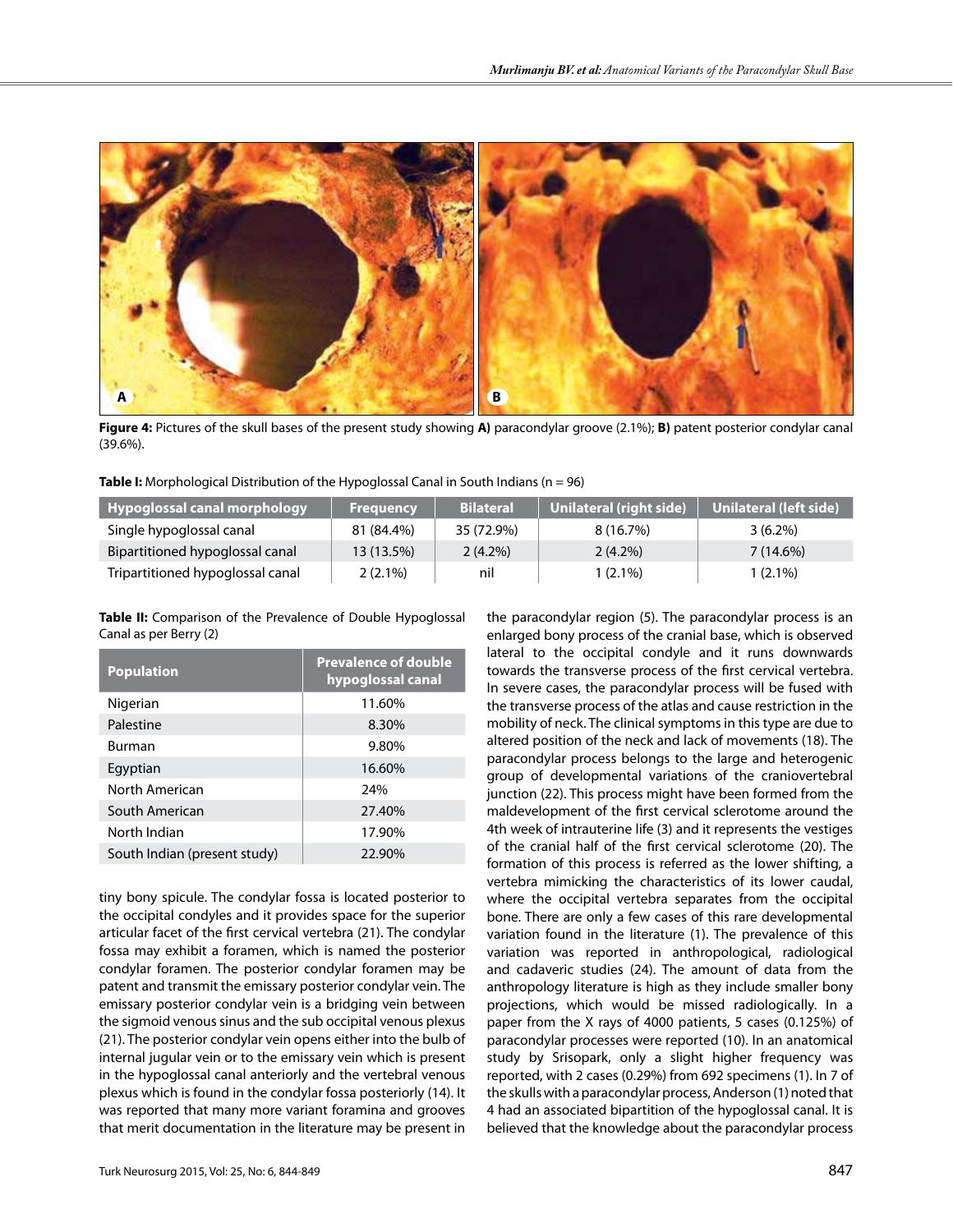is important to the radiologists, surgeons and chiropractors. It is suggested that the surgical excision of this process has to be performed to resolve the symptoms (11). It is interesting to note that, the present study has observed only a single case (2.1%) of paracondylar process. We believe that, this process is of rare occurrence in an Indian population.

Chauhan and Sharma (5) conducted a study on the skulls of North Indian origin, in which 164 sides of the paracondylar region were examined. In their study, the paracondylar foramen was observed in 12.1% of the specimens. This variant foramen was situated between the occipital condyles and foramen jugulare. The foramina were observed on the left side in 10.9% of the cases and it was bilateral in 1.2% of the cases. The foramina were not observed along the right paracondylar region. Tuli et al. (23) studied 608 paracondylar regions from the skulls of the Indian population and the paracondylar foramina were observed in 59 sides (9.7%). Among them, 36 (11.8%) were bilateral and 23 (7.6%) were unilaterally present. These paracondylar vascular grooves continued as paracondylar canals in 52 sides (15.8%). In the present study, the paracondylar foramen was present unilaterally in 18.7% of the cases. This percentage is higher in comparison to the 10.9% rate of Chauhan and Sharma (5) and the 7.6% rate of Tuli et al. (23). The present study observed the paracondylar foramina bilaterally in 14.6% of the cases, which is almost similar to Tuli et al. (23), 11.8%. The present study also observed a paracondylar groove in one of the skulls (2.1%).

Chauhan and Sharma (5) observed a patent posterior condylar canal in 9.7% of the cases; 6% were observed on the left side and 3.6% of the cases had the foramen bilaterally. No right-sided patent posterior condylar canal was observed. In the present study, the posterior condylar canal was found patent in 39.6% of the skulls. Among them, 25% were on the left side, 6.3% were on the right side and 8.3% were found bilaterally. This prevalence is higher than that reported in the Chauhan and Sharma (5) study. According to Hollinshead and Rosse (8), the posterior condylar canal reaches the posterior cranial fossa at the sigmoid sinus groove, which is located posterior and lateral to the foramen jugulare. It was reported that the paracondylar foramina also lead to the same location at the posterior cranial fossa. This suggests that the variant foramina in the paracondylar skull base are an accessory route of drainage of the veins of the cranial cavity to the veins outside. In some of the skulls of the present study, only the paracondylar foramen was observed and the posterior condylar canal was absent. Chauhan and Sharma (5) opined that these paracondylar foramina may be variants in the topography of the posterior condylar canal or a variant course of the emissary posterior condylar vein. This type of case was reported for the first time by Manjunath (12). The observations of the present study agree with the previous reports that the paracondylar foramina are variations in the topography of the posterior condylar canal or a variant course of the emissary posterior condylar vein.

It has been reported that the prevalence rate of duplication of hypoglossal canal ranges between 12.2% and 22.5%. In a study by Wysocki et al. (25), the percentage of cases of unilateral/bilateral division of the hypoglossal canal as a whole amounted to 43.5%. They observed that the right-sided unilateral double hypoglossal canal was found in 21% of the cases and a left-sided occurrence was observed in 22.5% of the cases. Lillie (9) reported that the hypoglossal canal is divided into 3 or 4 compartments on rare occasions. The anatomical basis of the division of the hypoglossal canal is that the hypoglossal nerve, which originates from 2-3 rootlets, would initially run individually and merge later near its exit from the anterior condylar (hypoglossal) canal, the external foramen of it is almost always single. However, on few occasions, the hypoglossal canal will have a small spicule of bone and it is partitioned (9, 25). Nikumbh et al. (17) observed the double hypoglossal canal unilaterally and bilaterally in 25% and 3% of their cases respectively. Chauhan and Sharma (5) observed the double hypoglossal canal in 4.8% of their specimens. The present study observed the double hypoglossal canal in 22.9% of the cases. The frequency of a double hypoglossal canal observed in the present study was compared with the data available globally (2) and this comparison of data from the literature is presented in Table II. Another interesting observation was that triple hypoglossal canals were present in 4.2% of the cases of the present study.

The hypoglossal nerve exits the anterolateral sulcus of medulla oblongata with multiple roots and runs posterolateral to the vertebral artery as two bundles. These two bundles pierce the dura mater separately at two locations, opposite the hypoglossal canal in the anterior part of the occipital condyles. After passing through the hypoglossal canal, the bundles join together and appear as a single nerve bundle. The hypoglossal nerve begins with several rootlets, which eventually join to form the two bundles. A failure of merging of the two nerve bundles would result in the formation of a double hypoglossal canal. This is the developmental basis of the duplication of the hypoglossal canal. The function of the hypoglossal nerve is to supply all the muscles of the tongue except the palatoglossus. It has been reported that the presence of a duplicated hypoglossal canal in the human population may result in minor degrees of alterations in the movements of the tongue. On some occasions, the hypoglossal nerve may get trapped in the occipital bone during the ossification process (19). It is known that the morphology of the hypoglossal canal is enlightening to the neurosurgeon, as micro neurosurgery is becoming popular these days. The knowledge is important in the management of posterior cranial fossa tumors such as hypoglossal nerve schwannoma and also in the sleep apnea syndrome (17).

Sound anatomical knowledge and adequate preoperative planning will minimize the risk of damage to the neurovascular structures around the foramen magnum (13). The variant foramina and the emissary veins around the foramen magnum may cause misinterpretation clinically. They may confuse the radiologists (7) and neurosurgeons by